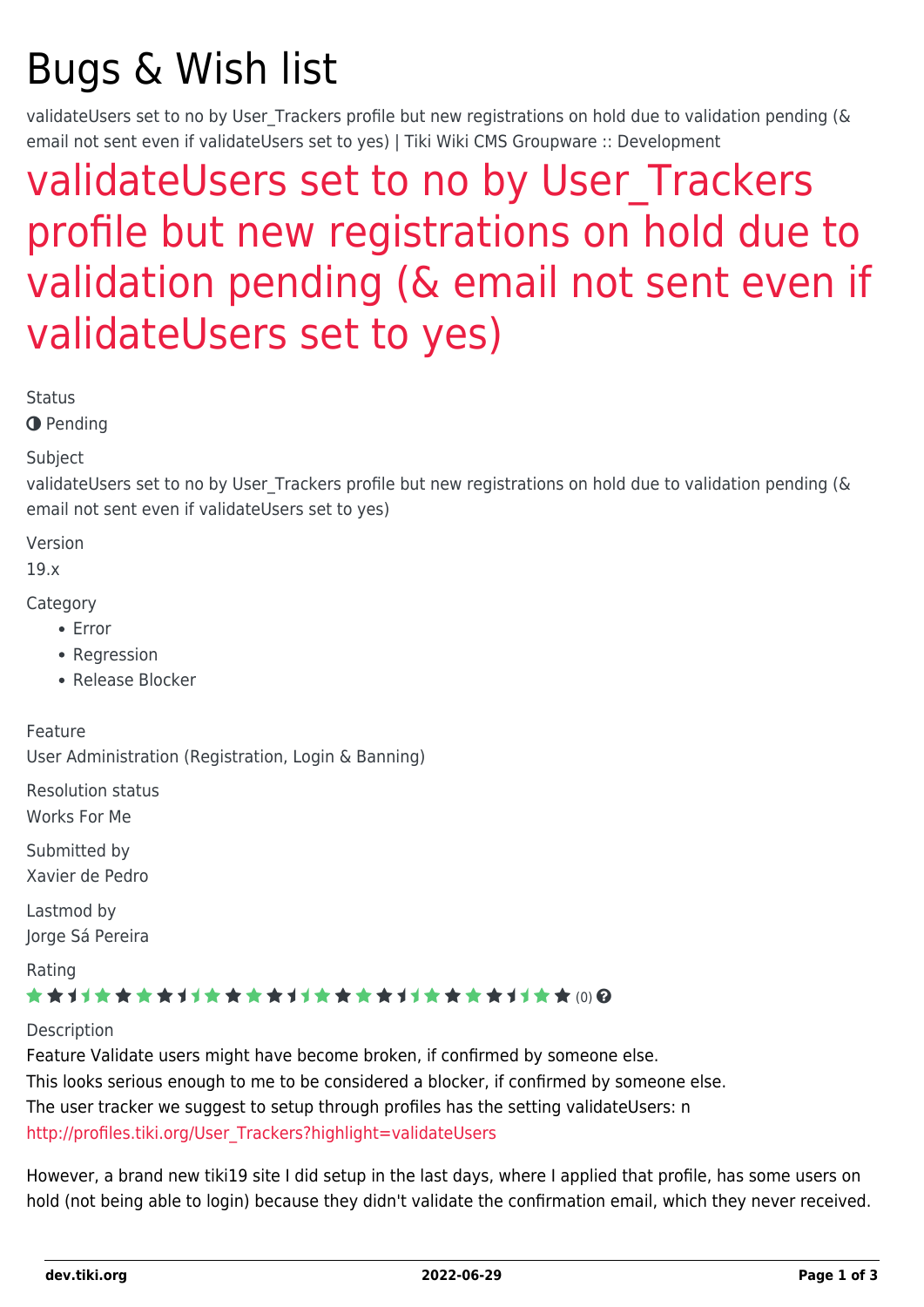I loged in as admin, went to admin users, and clicked at "confirm user email" for one of them,m and Tiki replied that validateUsers was not set (indeed). However, how come users can't log in the tiki site because they didn't validate their email?

FYI...

#### Update

- I had to setup validateUsers: y, in order to be able to confirm user emails.
- However, emails were (apparently) not sent from Tiki. Confirmed through the tiki logs (tiki-syslog.php), with the preference to record email sending at the log set ("Control Panels > General > Log mail in Tiki logs").
- email sending from Tiki works, as tested through the feature in the control panel to send test emails (they are received normally)

Importance 8 Easy to solve? 7 Priority 56 Demonstrate Bug (Tiki 19+) Please demonstrate your bug on show2.tikiwiki.org Version: trunk ▼ [Create show2.tikiwiki.org instance](#page--1-0) Ticket ID 6903 Created Tuesday 06 November, 2018 15:56:41 GMT-0000 by Xavier de Pedro LastModif Thursday 15 November, 2018 16:35:45 GMT-0000

# Comments



### [Jorge Sá Pereira](https://dev.tiki.org/user11906) 13 Nov 18 12:25 GMT-0000

Hello Xavier,

I tried to reproduce the reported issue, in a new tiki installation (branch 19.x - r68290) with User Trackers profile installed, but I can't confirm it.

Without changing anything more, I was able to register a user and login (validateUsers =